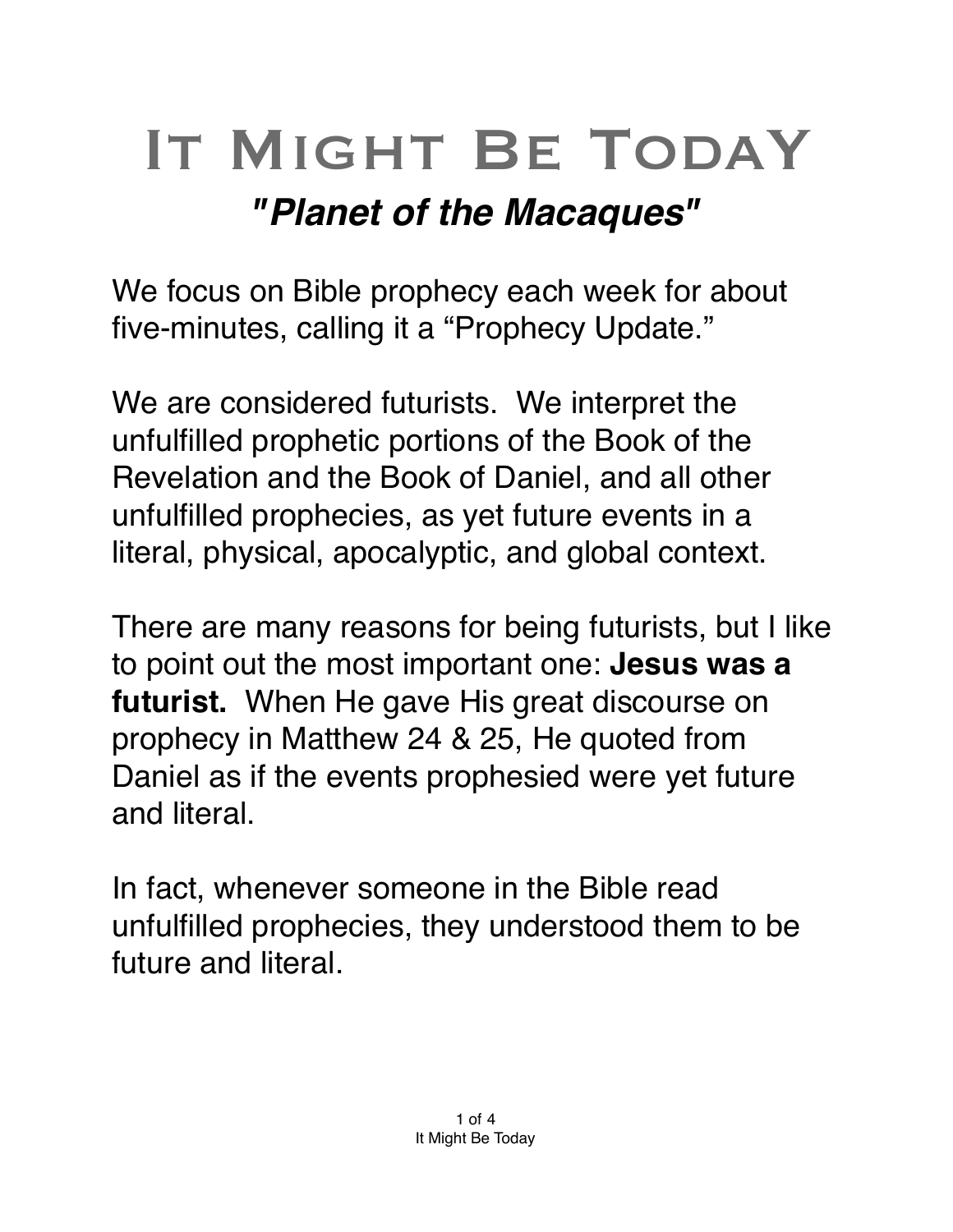Jesus told us that in the end it would be as it was in the days of Noah. He pointed us back to the sixth chapter of the Book of Genesis, and He zeroed in on the weird marriages in the days of Noah. Fallen angels were marrying human women. Their offspring weren't quite human. Called Nephilim, they were giants - some of them in the Bible as much as  $15'$  tall.

Fallen angels were tampering with humanity at the level of our DNA, producing weird offspring. And if we can believe extra-biblical sources, it seems weird beasts, too.

You would expect that in the last days fallen humans would be tampering with DNA. They are - more than ever before as new gene-editing techniques have emerged.

I read a disturbing article titled, *Scientists put human gene into monkeys to make them smarter, humanlike.*

Excerpts: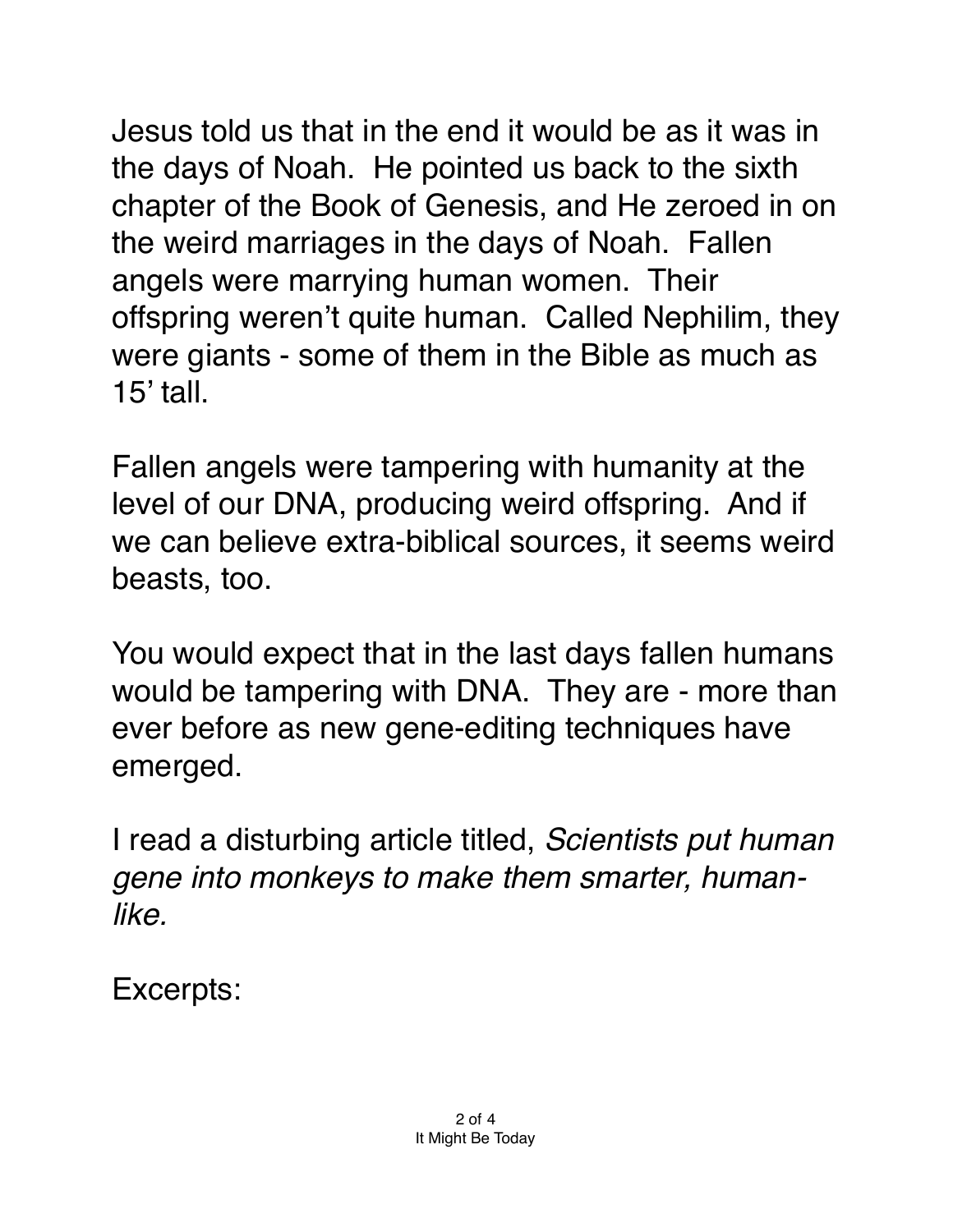For the first time, a team of Chinese scientists made use of gene-editing techniques to make monkey brains more human-like. By the end, the monkeys, rhesus macaques, got smarter and had superior memories as compared to the unaltered monkeys.

Researchers edited the human version of a gene known as 'MCPH1' into the macaques. The gene made the monkeys' brain develop along a more human-like timeline*.* 

A few weeks ago I reported on Chinese scientists gene-editing human embryos. One article summarized, saying,

Scientist Who Gene-Hacked Babies Likely Boosted Their Brainpower. The first two humans with genetically boosted cognition and memory may already be born.

This is what you'd expect from reading God's Word, and taking Jesus at His word.

[https://www.brecorder.com/2019/04/11/488194/scientists-put-human-gene-into-monkeys-to-make-them](https://www.brecorder.com/2019/04/11/488194/scientists-put-human-gene-into-monkeys-to-make-them-smarter-human-like/)[smarter-human-like/](https://www.brecorder.com/2019/04/11/488194/scientists-put-human-gene-into-monkeys-to-make-them-smarter-human-like/)